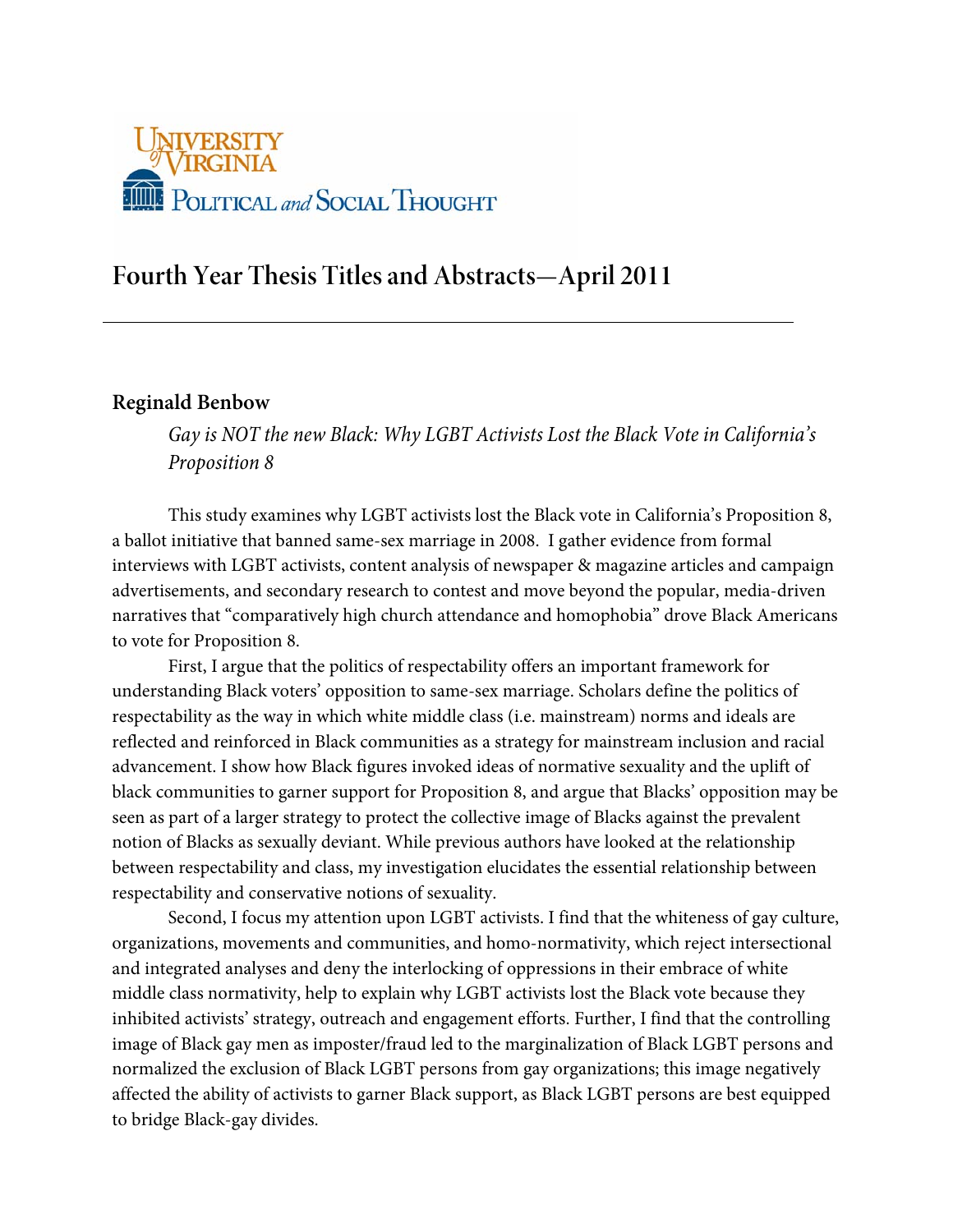In the next chapter, this thesis investigates the impact of suburban politics as the primary catalyst for Northern Virginia's political development; the massive growth of the Washington metropolitan area and the impact of this on the population and newly formed communities created a new set of needs of state political leaders. The chapter poses the central argument that this social change, and not the vacillating partisan ideology of the state, plays the central role in the direction of post war state politics.

Finally, this thesis looks at economic development in Northern Virginia and illustrates how the influence of federal bureaucratic growth contributed to the local economy not only by government agencies and public works but also with the arrival of high tech, defense, and other related industries. Using the widening economic gap between Northern Virginia and the state, this thesis argues that the economic "boom" in Northern Virginia can be attributed almost exclusively to its advantageous location.

#### **Scott J. Bowman**

*The Science of the Heart: A Socio-Psychological Overview of Online Dating in the 21st Century*

Over the past decade, online dating has erupted into mainstream American culture. Today there are more than 1,500 different dating websites that generate annual revenue of nearly \$1 billion collectively. These sites market themselves in a variety of ways, but this thesis will focus on dating websites such as eHarmony, which seek to help singles enter serious relationships and find lasting love. The rise of online dating raises several academic questions, which this socio-psychological overview of marriage-minded dating websites will address. This thesis will consider why online dating has emerged so quickly in America. It will also reflect on what place, if any, science has in human love and attraction. To address the issue of applying science to love, it will assess eHarmony, focusing especially on the effectiveness of the "science" the site employs.

Before considering the websites themselves, I ask whether one can apply science to the realm of attraction at all. The first chapter considers the question of positivism—the use of the scientific method to discover insight into human interaction. It outlines two philosophers' arguments for and against the reductionist theory. I argue that research in the social sciences can make meaningful contributions to our understanding of human attraction, but that it has its limitations. Any scientific research on human interaction should claim to identify trends and correlations within a specific culture rather than to uncover universal laws. It is reasonable for dating websites to use research in the social sciences to match singles, provided the websites acknowledge the limitations of doing so.

Next, I consider different sociological factors that account for the quick rise of online dating. I argue that the growth of social media websites such as Facebook normalized online profiles, helping to erode the stigma of online dating. Additionally, I examine the evolution of courtship in America to identify two voids that online dating fulfills. First, today's hook-up culture has frustrated singles looking for more serious commitment. Marriage-minded dating websites such as eHarmony appeal to these frustrated singles. Second, American singles no longer receive guidance from any type of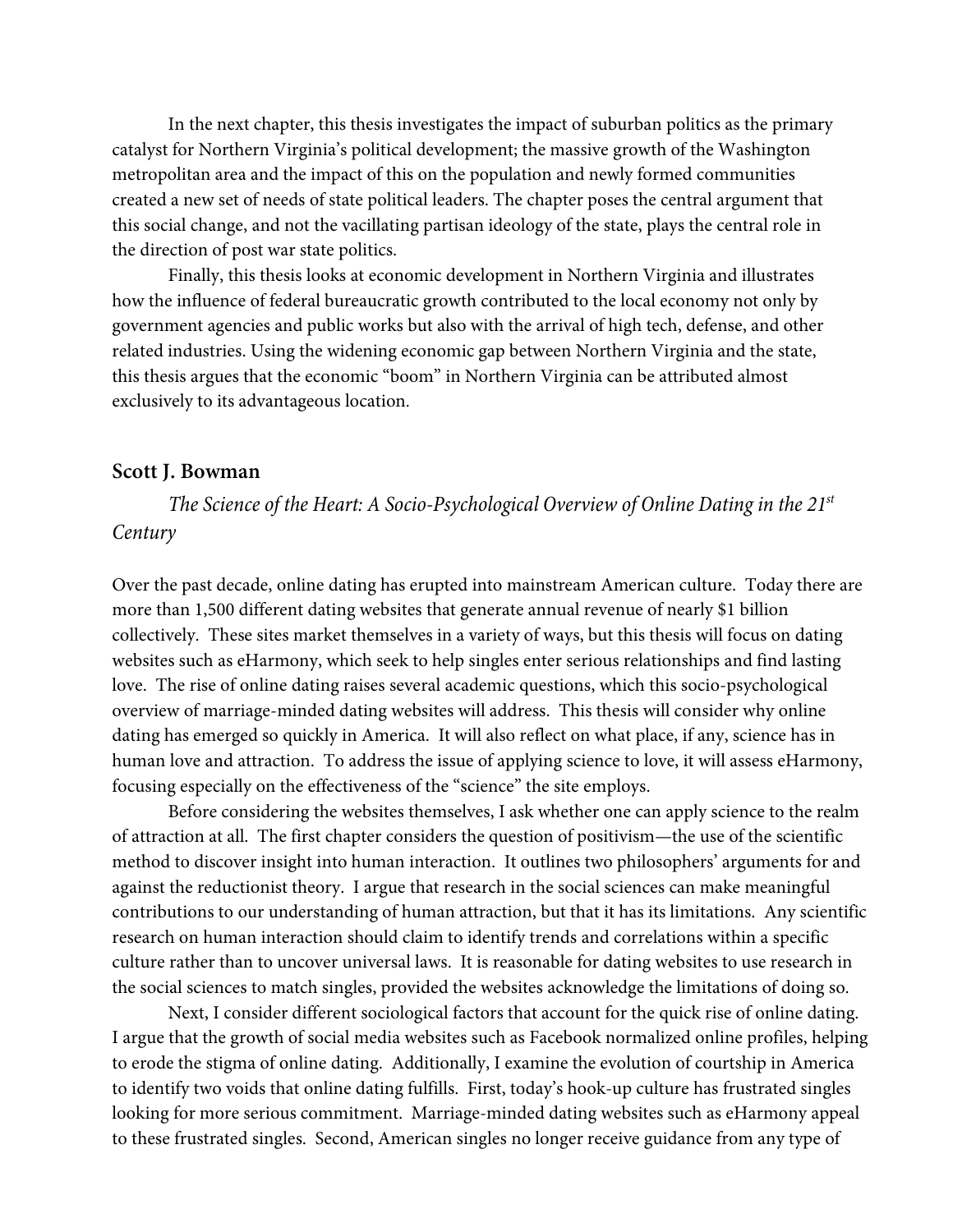authority when choosing a spouse. The "science" that the websites advertise provides singles with the direction they crave.

To understand the online dating phenomenon and its implications, one must examine a specific website. I assess eHarmony's matching system as a concrete example of the application of science to romance. To assess the site, I delineate four heavily researched, basic factors that determine a successful marriage—religious views, personality, gender-role ideology, and personal interests. EHarmony ought to consider these four factors in its questionnaire and match singles whose responses are the most similar.

I applaud the company for addressing three of the four factors, and also for its ethos that similarity rather than difference is a better predictor of marital success. However, I then offer several critiques of the site's methodology, focusing especially on its research as well as instances in which the business model may interfere with the objective to effectively matches singles in serious relationships. I determine that much of eHarmony's research has not been published for peer review, and thus it should not be considered academically-acceptable science.

Finally, I consider the future of online dating and the implications of my conclusions. To close, I contend that although online dating has become more popular, its influence on the future of courtship has limitations: science can only tell us so much about interpersonal attraction.

### **Caitlin Carr**

#### *Resource Flows: Why Water and Sanitation Should Not Be Neglected*

I argue that access to clean water and adequate sanitation are integral components of other development areas and should even be prioritized in some situations. Water and sanitation issues play a role in each of the Millennium Development Goals, but funding for these issues is decreasing while funding for health and education is increasing. Throughout this paper, I look at the relationship between water and health, education, women's rights, and economic opportunity using four criteria for comparison—breadth, cost-effectiveness, impact on community, and chronological prioritization.

Water and sanitation-related diseases are a leading cause of death in the developing world, but the scope of the impact of dirty water and inadequate sanitation exceeds these diseases. Water and sanitation issues have an impact on many distinct health areas including: neglected tropical diseases, malnutrition and cognitive development, maternal and newborn health, and HIV/AIDS. Along with their health implications, water and sanitation issues also affect school attendance rates and positively impact women's rights. Cost-benefit analyses have shown that water and sanitation initiatives are wise investments with positive financial returns.

When assessing the benefits of water and sanitation projects, it is also important to explore other development initiatives. I look at both participatory development projects and vaccination campaigns and compare these to water and sanitation projects based on two criteria—community participation and cost-effectiveness. I conclude that, although there is no "magic bullet" that will solve poverty issues, improved access to clean water and adequate sanitation can have a positive effect on many development areas.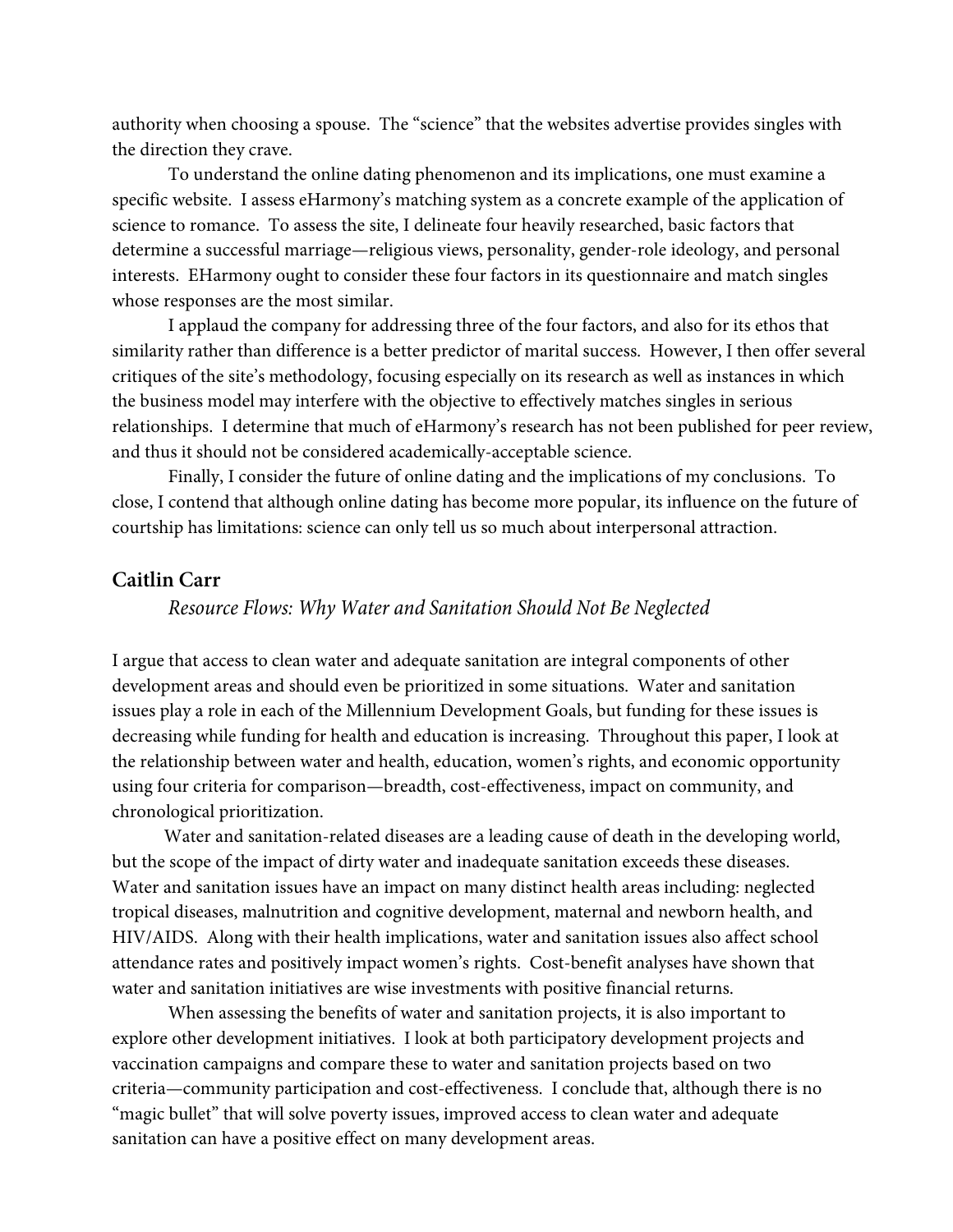### **Anna Duning**

### *News without Newspapers: American Journalism in Transition*

In light of the decline of newspapers and the changing structure of the news media environment at large, I address several of the challenges as well as promises associated with sustaining quality journalism in the United States. I orient the thesis around the newspaper, because, as I establish in the introduction, its reporting is foundational to journalism across all types of news media. Further, I believe it represents, at its best, what quality journalism is capable of doing and, at its worst, the ways in which digitization can enhance the future of American journalism in its many forms.

I discuss the history, current state and future of journalism in several respects. First, I provide a brief overview of the newspaper's preeminence as a standard for American journalism and describe the business model that generously sustained it for so many decades. It was an advertiser-based model that transformed the newspaper into a general interest intermediary and made possible some of the best reporting for which the country's top papers are known. I then explain how the internet threatened this age-old model, tearing newspapers across the country asunder, while simultaneously establishing the platforms for innovative journalistic ventures in blogging, social media and nonprofit public interest media.

Framing the thesis with this contemporary media history, I spend the first chapter discussing new media platforms with a more critical evaluation of the potential for new media tools in the United States to democratize the entire news system and for similar tools abroad to revolutionize entire nations. While new media posits promising new avenues for social and political change, technology alone is no panacea, I argue.

With an interest in the potential for news media to benefit society, I look at the rise and nation-wide proliferation of nonprofit and self-defined public interest news organizations attempting to make up for diminished local and investigative reporting at traditional newspapers. With three case studies of examples in hyper-local, regional and national reporting, I establish these organizations are becoming informatively valuable in their communities and enriching news sources in the greater media environment, though present limited promise of long-term sustainability.

Finally, I return to commercial newspapers to assess how they've weathered a rough and widespread media storm, acknowledging the nearly unavoidable challenges for metropolitan newspapers despite the extraordinary success of the *New York Times*. Discussing what's lost and what remains of print journalism, I argue for the importance of strong and sustainable news organizations such as the *Times*, but show that few other print news organizations around the country will emerge from this media transition like the *New York Times* has.

Concluding, I note several other connected issues and explain the difficulty, or the illadvised hastiness, of determining the future of news media since it remains a period of transition. What is evident is that no single medium will ever dominate the news environment as the newspaper once did; but with intentional and public commitment, there exists cause for optimism in a multi-dimensional, diverse, and still-changing news system.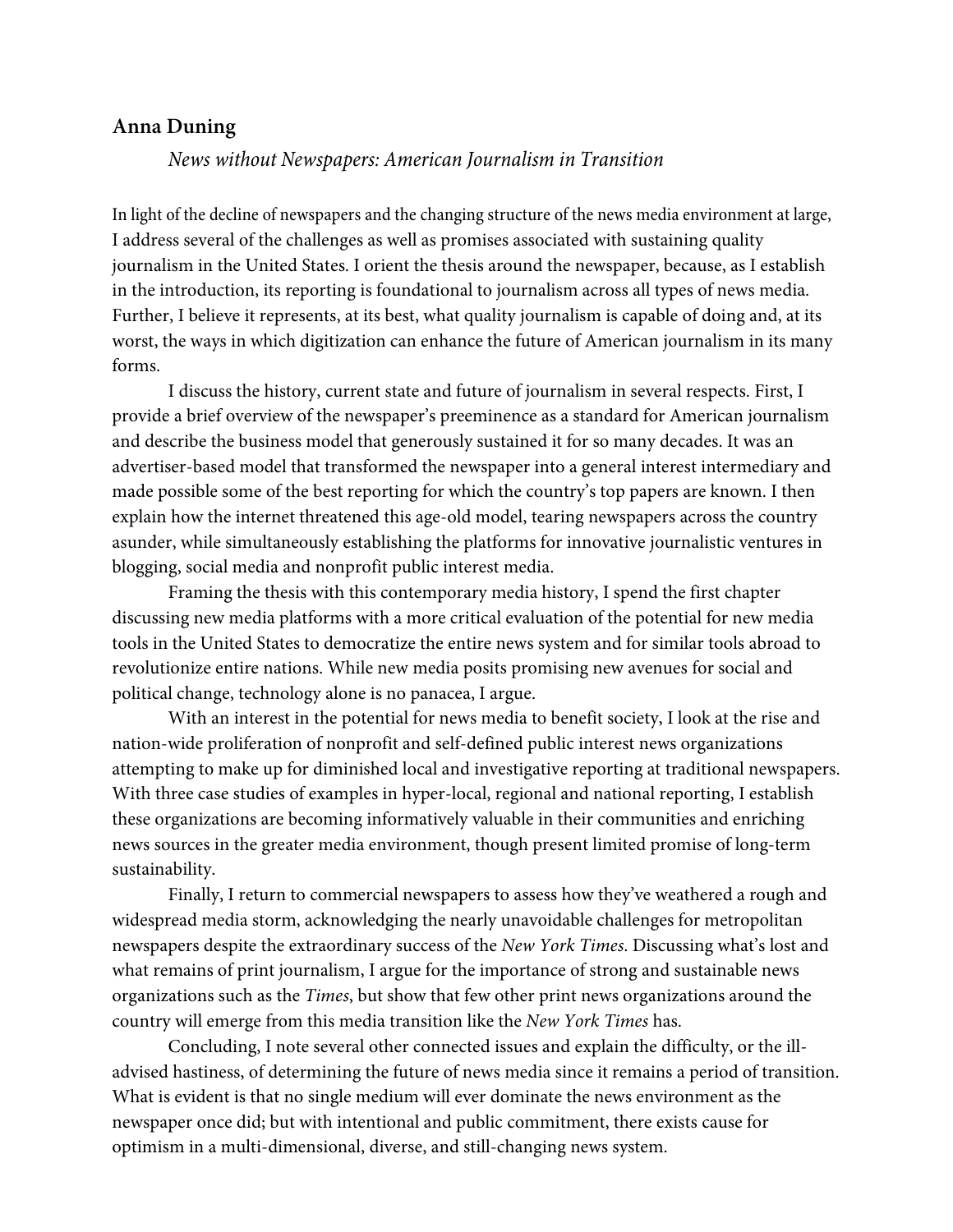### **Ishraga Eltahir**

### *The African Union: Promise and Prospects for Africa's Future*

I argue that the African Union (AU), at minimum, is a powerful and important symbol to have in Africa. The marginalization of the continent and its people for so long has created a dire need for proof of African agency. Over the last few decades, African countries experienced a series of challenges, particularly in the areas of development, peace, security, and governance. Formed ten years ago, the AU is as an intergovernmental organization that seeks to steer its member states toward African self-reliance in overcoming their challenges and advancing their citizens. Simultaneously, the AU takes into account the realities of globalization, and works to ensure that African states are strong contenders in its dynamics.

The African Union comes from a long legacy of movements that were based on Pan-Africanism. This ideology brought people of African descent together to conquer European colonialism and gain their independence. The AU is calling upon it once again. Being borne directly out of the Organization of African Unity (OAU), its predecessor, the AU is founded on a strong belief in African unity, dignity, potential, and agency. These Pan-African ideals are manifested in the structures of the AU and the goals they seek to accomplish.

I start my paper by highlighting the history of Pan-Africanism and the movements it has inspired. I define Pan-Africanism as an ideology that has motivated and mobilized African people to change their political, social, and economic structures over the course of the last century. By tracing a brief history and overview of Pan-Africanism, I emphasize the events that led to the formation of the OAU, and subsequently the AU. Then, I breakdown the structures of the African Union, and highlight the organization's major departures from its predecessor. Mainly, these changes capture the shift from being an organization that focused on collaborating to achieve independence for all, to an organization working for economic and political development. The AU also pays more attention to peace and security, seeing those factors as prerequisites for development.

Therefore, I showcase the AU's new culture of peace and security. To illustrate the AU's level of commitment in this area, I use the cases of violence in Sudan and unconstitutional government takeover in Madagascar. Both of these events and the AU's response exemplify the organization's capabilities, potentials, and challenges. My paper also explores the AU's New Partnership for Africa's Development (NEPAD), without which any analysis of the African Union would be incomplete. Since the AU's inception, NEPAD has taken the lead in promoting development and good governance projects coming out of the African Union.

My findings show that the African Union is an organization that Africa needs at this moment in history. Not only does it provide a forum for African cooperation and problemsolving, but it also provides a vehicle for broadcasting African opinions to the rest of the world. Furthermore, I acknowledge the many challenges to the AU's efficacy coming from within its own structure. Most noteworthy of these weaknesses is the AU's reliance on foreign funding, a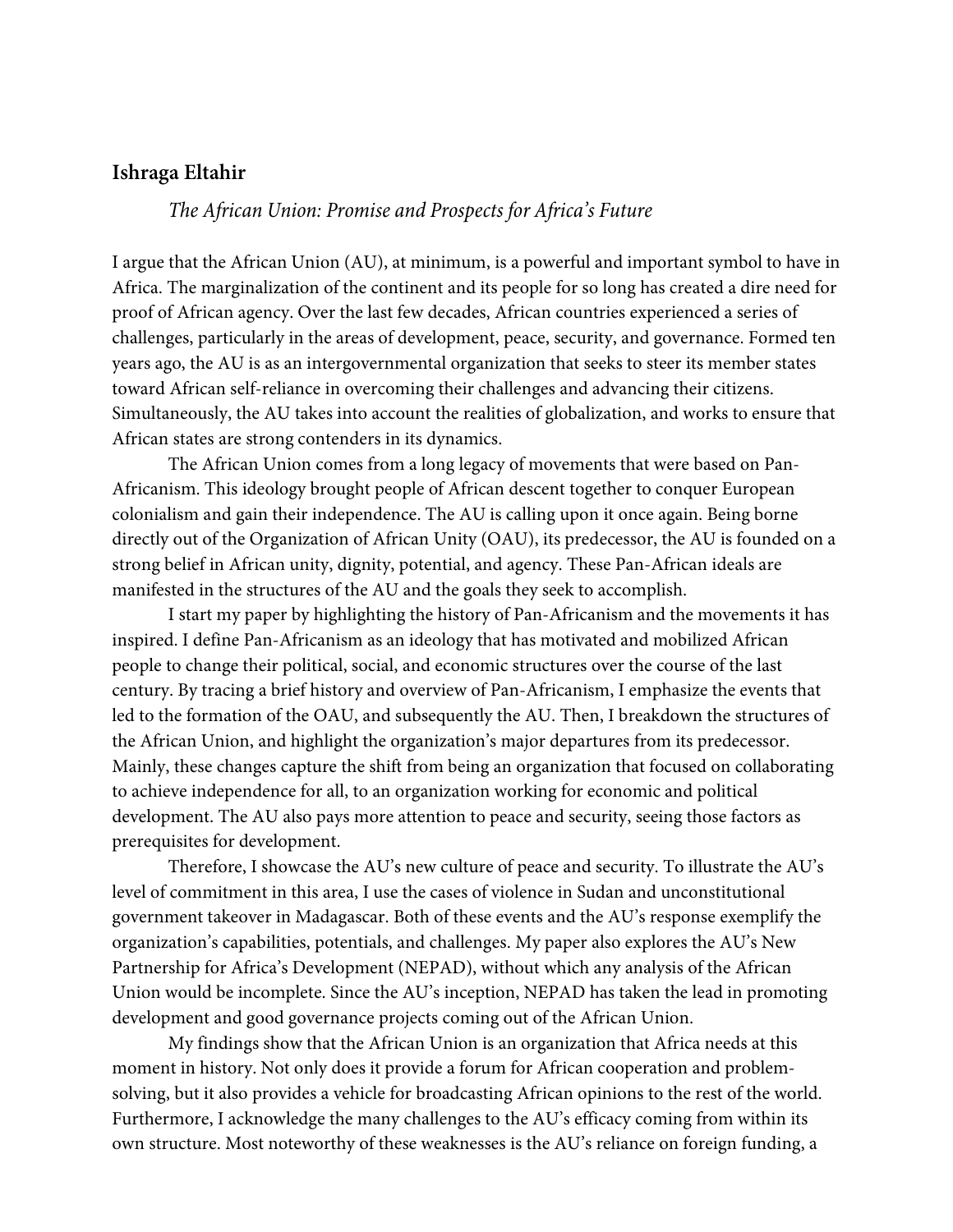lack of popular recognition of the Union, and little political will from member states to fully support the organization. Nonetheless, I maintain the importance of the African Union's symbolic value and the great potential found in its structures, policies, and plans.

### **Erin Franey**

*The Roots of Change: The Role of Community Organizing in Addressing Inequality in the United States*

I argue that community organizing is an important means of addressing inequality in the United States. Disparities in political, social, and economic power weaken democracy, polarize communities, and contribute to a wide range of health and social problems. Community organizing moderates inequality by reducing barriers between the socially marginalized and the political process through leadership development, political education, and action towards more just policies.

In my first chapter I discuss growing economic disparities since the 1970s and how they affect American politics and society. I argue that increasing concentrations of wealth among the rich in the United States distorts political access and influence in their favor because those with money can use its power to effectively shape government's actions in their own interests. Poverty has always existed, but the disparities between the most and least privileged in America today are extreme and not predestined. Taken holistically, the purpose of my first chapter is to present why the causes and consequences of inequality should concern all citizens.

Saul Alinsky, known as the father of community organizing in the United States, worked principally in Chicago in the 1940s, 50s, and 60s, to establish People's Organizations. In my second chapter I analyze the underlying philosophies which guided his work and continue to influence the field of community organizing. Alinsky believed that all people possess the ability to understand the dynamics of power and organize with their neighbors around issues of common concern. His ideas are important in the context of my thesis because they stress the significance of local civic participation to building strong communities and invigorating American democracy.

Community organizing in the twenty-first century distinguishes itself from other local non-profits in its orientation toward goals of social, economic, and racial justice, ending forms of prejudice and oppression, and empowering the voices of those traditionally marginalized from the political process. In chapter three I explore the strengths and limitations of community organizing. I present four essential elements of the organizing process: leadership development, political education, relationship and community building, and action. I discuss how these aspects of local organizing strike at the core of what the *process* of community organizing can engender – citizen leaders who take collective action toward a more just society.

I conclude my thesis bringing the ideas discussed in the three preceding chapters into conversation with one another in order to explore why community organizing is critical to addressing inequality. The extent of economic and social disparities in the twenty-first century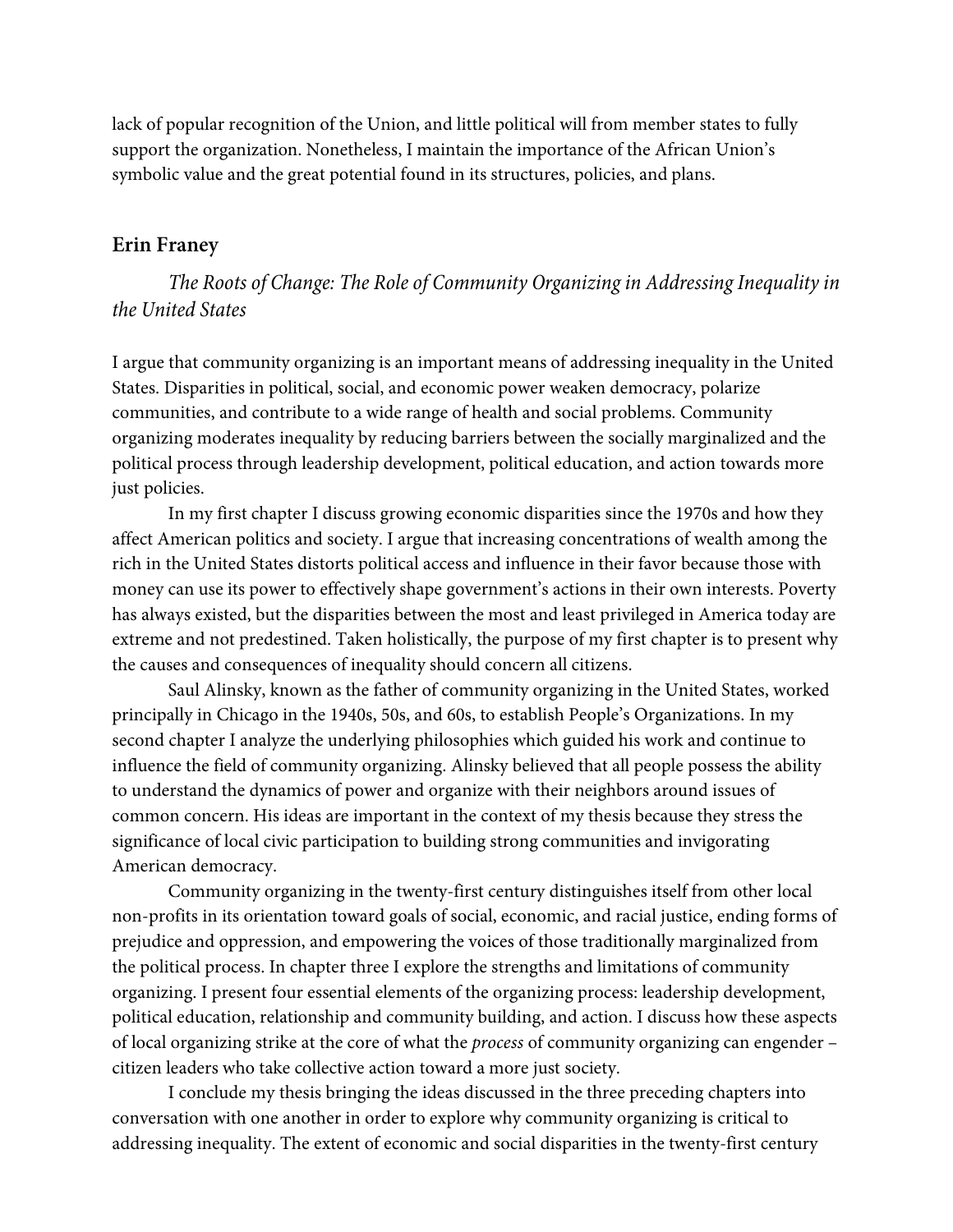presents an opportunity to reevaluate and rebalance the relationships between the public sector, the private sector, and working and middle class Americans. Community organizations equip members with the skills to take power for themselves; in doing so they can work locally to challenge current structures and policies which perpetuate inequality. Community organizers also help their members develop a vision for a more just society – Americans across the country need such vision of the common good in order to reorient current trends. I argue that local community organizing is an essential part of local, statewide, and national shifts toward greater social and economic justice.

#### **Lillian Frost**

### *How Does Al-Jazeera Arabic Influence Jordanian Political Attitudes and Identities?*

This paper argues that Al-Jazeera Arabic, an independent satellite news station, emphasizes pan-Arab identity and provides the space for political liberalization. This research builds off of Marc Lynch's *Voices of the New Arab Public* and aims to reassess his ideas concerning Al-Jazeera's ability to create Arab unity as well as divide Arab among sectarian lines as well as to help generate political and social reforms in the region by providing a venue for the dissemination of information, expression of opinions, and acceptance of debate. I examined Lynch's 2006 theories about Al-Jazeera in terms of 2011 Jordanian political attitudes and identities in two ways: first, by engaging 59 personal interviews conducted in Irbid and Amman, Jordan from January 5th through January 21st, 2011; and, second, by examining television news coverage of Al-Jazeera Arabic and Jordanian responses to this news before, during, and after the fall of former Tunisian President Zine El Abidine Ben Ali.

I chose Al-Jazeera because it is by far the most popular independent satellite news network in Jordan and the Arab world, and I selected this news event because it captured the daily attention of Jordanians across social class, religious sect, and age group, while highlighting questions concerning Al-Jazeera's role in spreading information, uniting Arabs, and inspiring political change.

Personal interviews that I conducted in Jordan provided evidence of individual perspectives explaining and supporting Al-Jazeera's pan-Arab identity. Many people I interviewed also highlighted Al-Jazeera's abilities to help generate political and social change, as evidenced by the events that spread from Tunisia across the region. In addition to establishing these two main conclusions, I evaluated Jordanian opinions toward and reactions to the Tunisian Revolution as well as Jordanian perceptions of Al-Jazeera's popularity, credibility, and sociopolitical position in the Arab world.

I examined the news concerning this event by watching archived news broadcasts on Al-Jazeera, provided by Arabia Inform, and then assessing public responses to the news in Jordan by looking at the articles, opinion pieces, and comments published on two of Jordan's most popular news websites: Ammon News and Saraya News. This research further led me to conclude that Al-Jazeera emphasizes pan-Arab identities across the region with newscasts that highlight the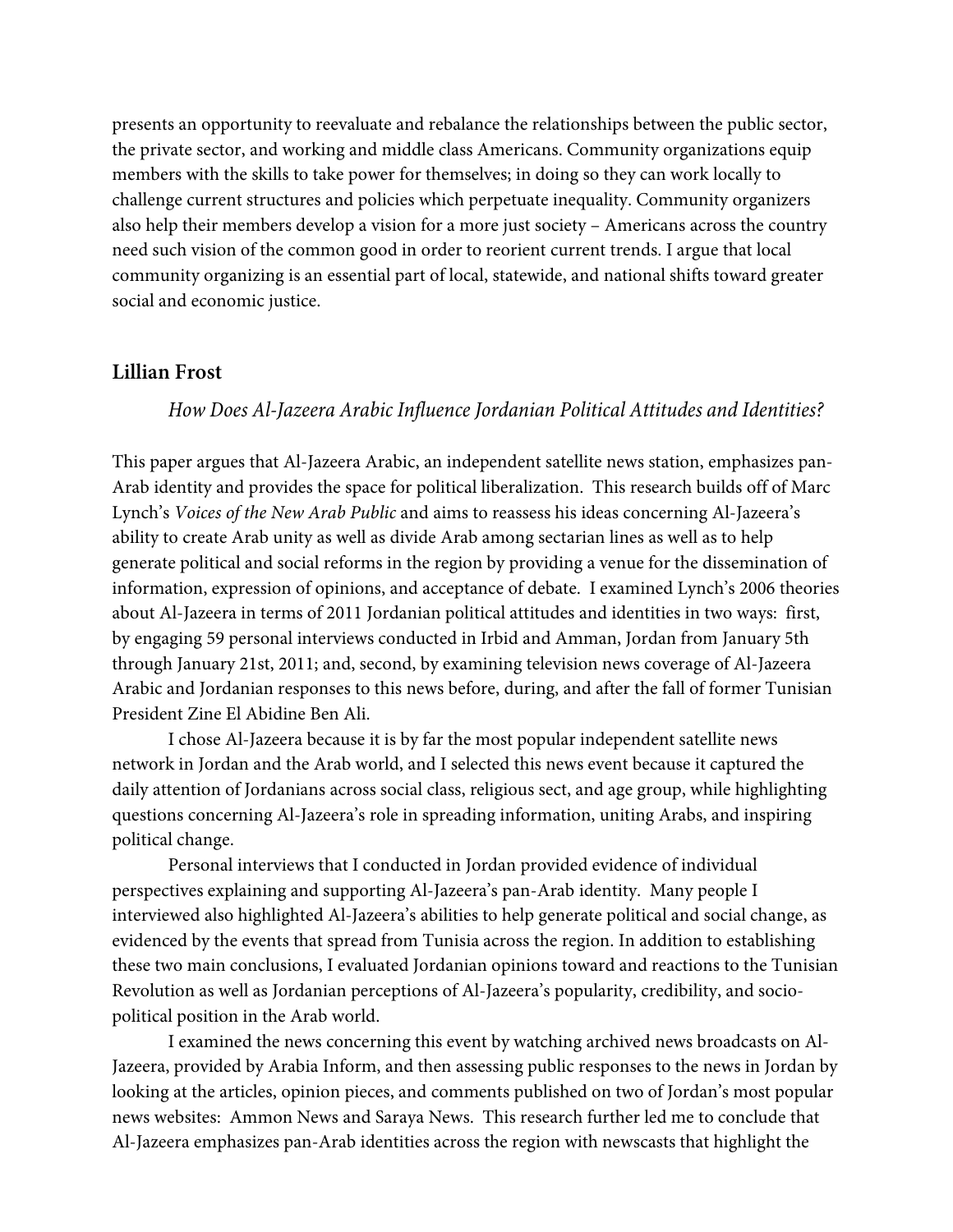struggles and successes of the Arab people as well as the corruption and mistakes of Arab regimes. Similarly, Al-Jazeera newscasts provided the space for viewers to receive a variety of opinions, debates, and general information that helps create the type of critical thinking necessary for a more liberal and democratic civic environment.

I argue that among the implications of Al-Jazeera in this region, the most relevant, compelling implications exhibited in Jordan are the gradual liberalizing of the Arab public sphere, which facilitates political and social reform, and the influence of this network on reflecting and bringing out pan-Arab identities, while also revealing the divides between nationally oriented and pan-Arab identities as exhibited among Jordanians.

### **Brian James Gerrard**

*A Comparative Analysis of Supreme Court Decisions, Legislation, and Philosophy Paralleling United States Mexican Immigration Policy and Anti African-American Jim Crowism*

My thesis argues that contemporary Mexican immigrants/Mexican-Americans are experiencing disenfranchisement and facing xenophobic attitudes that parallel the Black American "Jim Crow experience." I posit that by examining United States Supreme Court decisions, Senate legislation, media pundits, and discriminatory philosophies, one arrives at undeniable methods of discrimination. I try to establish an historical basis for my claim before introducing philosophical and social arguments for recognizing this vicious cycle.

My first chapter strives to legitimize Mexican immigrants as worthy of comparison to the Black American. Immigration is typically thought of as a contemporary issue, however Mexicans have a longstanding history of abuse and second-class treatment in America, particularly the Southwest. From 1845 to the Clinton presidency, I comb through examples of legislation, political rhetoric, and instances of social rejection to craft my argument. Once the Mexican historical precedent is established, I outline Jim Crow laws in a much narrower scope. I focus on voting rights, educational opportunity, residential segregation, and anti-Black violence that permeated the era. Each Supreme Court case, law and hate act is chosen in relation to the present and future obstacles Mexican Americans face.

The third chapter studies the philosophies behind discriminatory practices and attaches them to two intertwined theories regarding the assimilation of black and brown peoples. Author Leo Chavez, attaches Americans' fear of Mexicans to a mixture of myths created by media, political pundits, and ignorance. It is fair to say that so far, he is correct. Nevertheless this is a rather optimistic view, because Chavez he does not attach any of the difficulty of assimilation to systems of white unification. Derrick Bell develops this theory in its application to black Americans. He believes that American race relations are much more complex, and that poor and wealthy Whites have established a silent covenant to deter Black progress. I connect the two philosophies stating that Bell's theory applies to, and is the underlying reason Mexicans cannot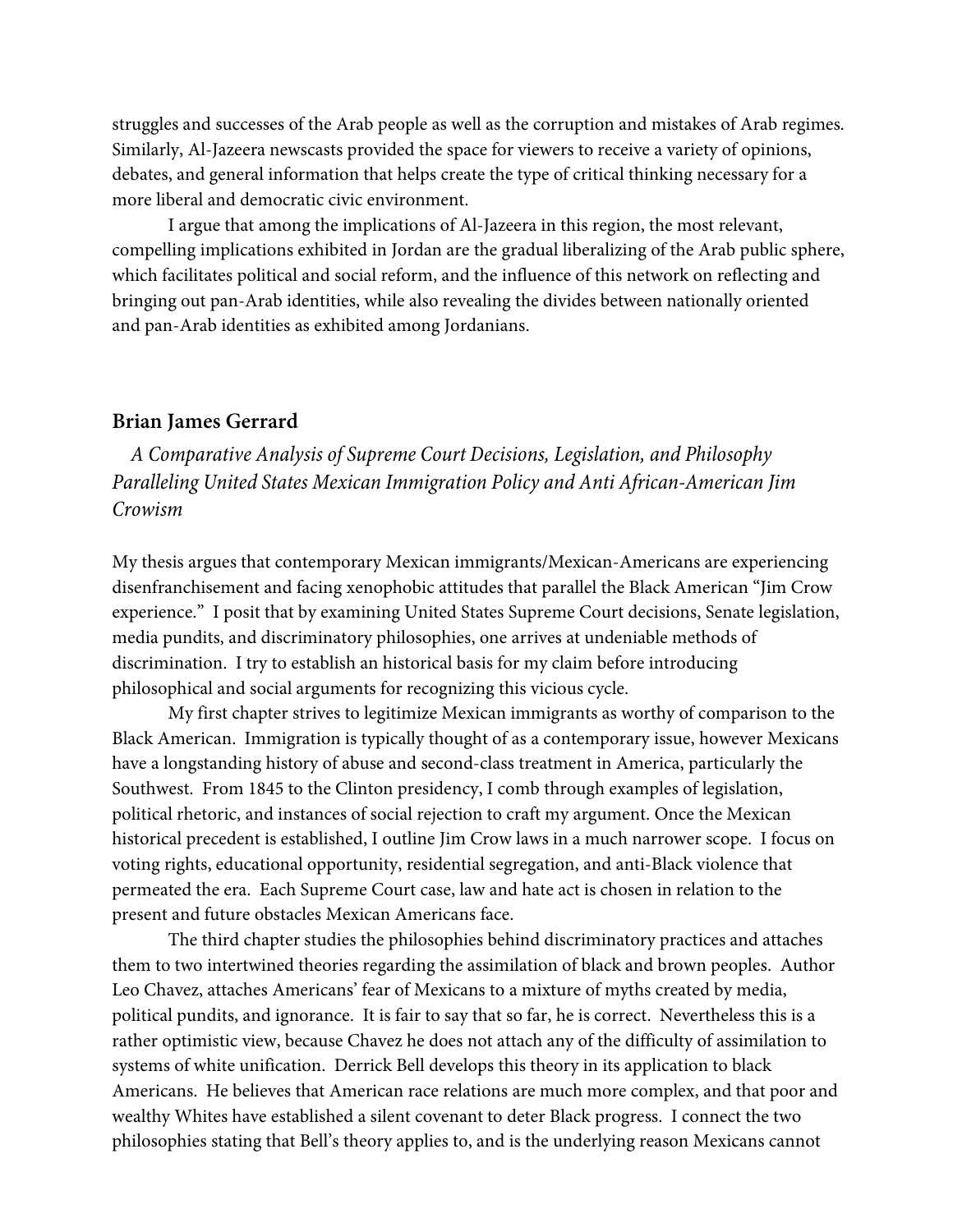assimilate. Simply put, Mexicans are experienced the same America that Blacks have endured over the last one hundred years. When the two theories are layered on top of one another, one must conclude that American conservatism, xenophobia, and racial hierarchies, founded on racial covenants and ignorance, work to prevent the full inclusion of Blacks and Mexicans in an equal American society.

#### **Chloe Jordan**

*A New Age of Affirmative Action: Can the Argument of Class-Based Affirmative Action Resolve Today's Inequalities in the U.S. Public Education System?* 

I argue in this thesis that class-based affirmative action, as opposed to race-based affirmative action, within the public education system should be recognized as a comprehensible and legal policy tool for enabling persons of color (e.g. African-American applicants) the opportunity to gain admission into a accredited four-year universities or colleges. Whether they are labeled with the single status of first-generation applicant, a minority applicant with financial security, or a historically disadvantaged minority applicant with low socioeconomic status (SES), all three categorical "terms" are often misused and misrepresented in three ways. First, they work to stigmatize these students by faulty methods and underrepresentation in scholarly data; second, in the way that admissions officers in higher education determine and assess highachieving students of color through correlative data; and third, these labels become misreported in data used to determine the rate of need for federal programs, especially when state-ballot initiatives block legal access to them. This thesis proposes there are three specific movements, or events, that have interrupted the parallel relations between race-based affirmative action and conventional civil rights movements, with the combined effect of impeding the social and economic mobility of the black community. The objective of this thesis was not to determine if either race-based or class-based affirmative action should be chosen for congruency in policy decisions about the use of racial preferential treatment in admissions processes. Instead, three separate chapters seek to examine key policy events that may have interrupted the progress academic institutions have made in addressing racial and material inequality since 1964.

The complexity of the debate on this issue has challenged me to research and outline my chapters in a way that de-emphasizes theory and relies more on concrete civil rights events. I analyze key moments that have affected the breakdown, or continuity, of racial preferential treatment in higher education in the United States starting in mid-1960s leading up to the 2003 U.S Supreme Court Case, *Grutter v. Bollinger* at the University of Michigan. I frame my overall conclusion in the form of question at the end of chapter three: in what way can we continue to secure the constitutional foundations for race-conscious diversity policies that still adhere to the Court's directive to rely on individualized review and at the same time avoid using the diversity rationale simply as a cover for "racial balancing"?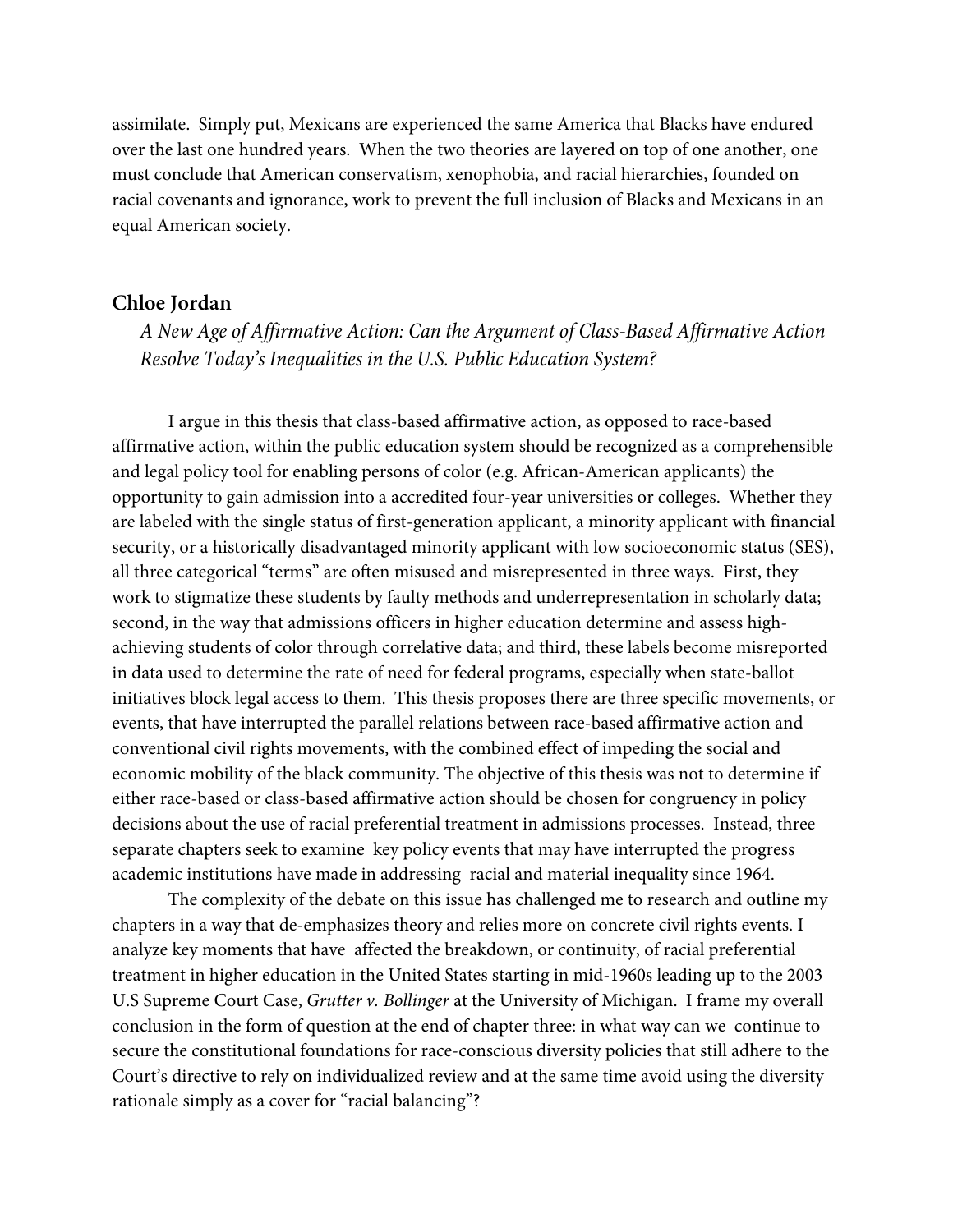### **Lauren Hillary Kimmel**

## *From the Inside Out: A Questioning of Central-Core Imagery in Feminist Art and an Examination of Its Reception*

In this thesis, I explore the various ways that artists of the Feminist Art Movement (1960s-1970s) used so-called "central-core," or vaginal, imagery to promote the broader ideas and efforts of the Feminist Movement. For the sake of time and space, I consider only the works of Judy Chicago, one of the first artists to portray this type of artwork. I direct my attention primarily to her 1979 installation piece, *The Dinner Party*, bringing in other related works when need be. After explaining the wide-ranging functions of vulvar art, I critically examine arguments against the representation of the central core. I conclude by deciding whether central-core imagery is ultimately an effective method in feminist art.

In Part One, I begin by asking, why has vulvar artwork become so central to feminist art? I detail the ways in which feminist artists depicted uniquely female experiences in relation to the female core. I also discuss key feminist practices, such as consciousness-raising exercises, which were crucial to new interpretations of womanhood during this time; activities like these led to the now-infamous feminist motto, "The Personal is Political," which challenges the notion that specificities of womanhood are to be kept within the private sphere. Here, I look individually at two distinctively-female events, menstruation (which has painted the woman as impure) and maternity (which has painted the woman as unconditionally nurturing), to illustrate my claims. In Part Two, I address another purpose of central-core imagery—to display, in a public forum, women's newfound rejection of their repressed sexual identities and the ever-objectifying male gaze. Here, I discuss vaginal artwork with specific reference to its air of female empowerment and the language of the central core as a visual symbology for newfound sexual identity.

Part Three explains the reality of *The Dinner Party*'s reception and the wide-ranging reactions for and against the depiction of the vaginal core. While some critics praised the installation as ingenious and poignant in its depiction of womanhood, others were quick to find fault with it. Here, I discuss the particular reactions of Chicago's contemporary feminist thinkers, who worried that the project's close connection to the vagina would merely strengthen the toxic misconception that women are inextricably linked to their sex. Other women activists of the time (particularly black and gay feminists) protested the assumed whiteness and heteronormativity of the piece, which they said did not resonate with their own female experiences. At long last, I conclude by evaluating for myself whether central-core art is effective. From my research I deduce that vaginal art has proved to be effective in suggesting a community of women connected by their "core" experiences. Still, artists like Chicago must be aware of the fine line they walk between bodily liberation and biological limitation.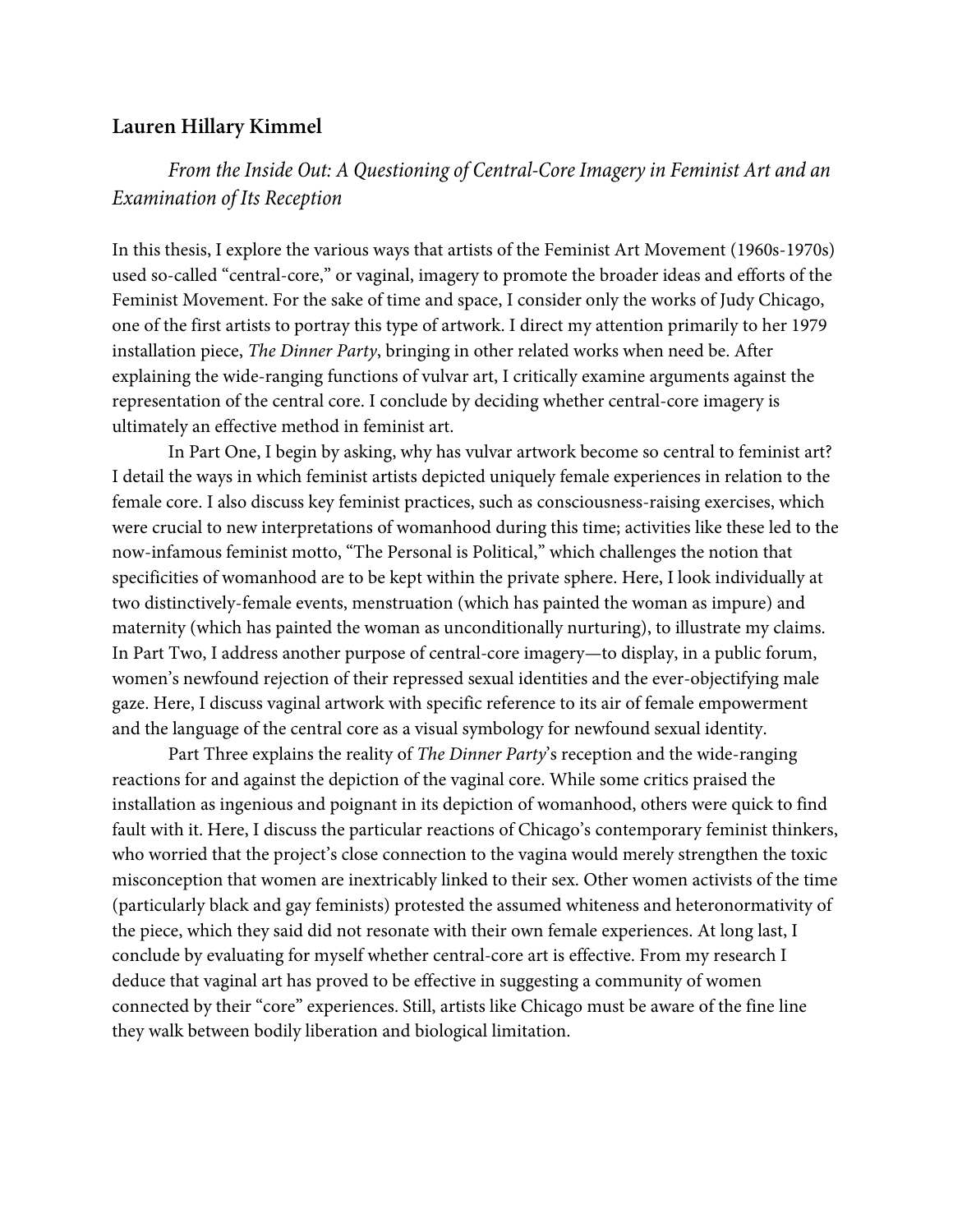### **Maria Pluta**

Kristin Lavransdatter: *A Study of Marriage In Medieval Norway*

Marriage rates in America have declined, and academia, the media and your average Joe have noticed. The piece of historical fiction, *Kristin Lavransdatter*, set in medieval Norway, offers a cultural framework through which to understand this institution as it "flourished." This thesis identifies the practices and values that sustained the institution of marriage for Kristin, and reflects on the relevance of these values in marriage today. It considers Kristin as a maiden, wife, householder, mother, and holy woman in context of her marriage, following her life from age seven until death. By performing a combination of sociological place-setting, medieval legal history, textual exegesis, and analysis, this thesis asks the question, "do Kristin's roles still have currency in today's vision of marriage?"

Kristin's culture demands a social existence from all its participants. This primary feature of her surroundings defines her marriage and the manner in which she loves. One does not marry an individual, but marries rather in the presence of witnesses. The marriage rite marks only the beginning of the marital contract, lived out in full in community. Kristin's love manifests in many different forms as she builds their own community, including her sexual love for her husband, her care, worry, and physical spending for her children, and her labor on their manor for her sons' futures. Her loves consume her life, redefining her identity, making claims on her body, altering her beauty, and most importantly providing her with a means by which to experience God's presence.

The culture of Kristin also presumes the sacramental feature of her marriage. This is the mixing of Christian values with local culture into a physical and permanent sign that gives grace. This fact of permanence presumes an experience of suffering in a marital narrative, though it also presumes the element of time necessary to transform this suffering into good fruit. Kristin's triumphant death contrasts starkly with the life that supplies her with anguish, sorrow, and pain. Her marriage is a participation in the kingdom of God. The family she builds and nurtures is the cross she carries, but also the promise of salvation that she witnesses.

Kristin's marital roles suggest a form of womanhood that blossoms in motherhood and other roles of ascetic character, contrasting with modern preferences for individualism within personal relationships. Although her narrative may not be immediately attractive, her roles and values offer a form of Lenten-like yet fruitful renewal for the institution.

### **Milan Monet Reed**

"*I, too, am America": The Academic Achievement Gap between Black and White Students*

This thesis explores the complexity of the Black-White academic achievement gap from national, state, and local perspectives. I argue that the disparity in performance between Black and White students can and will be closed through the collective effort of policy makers, educators, parents,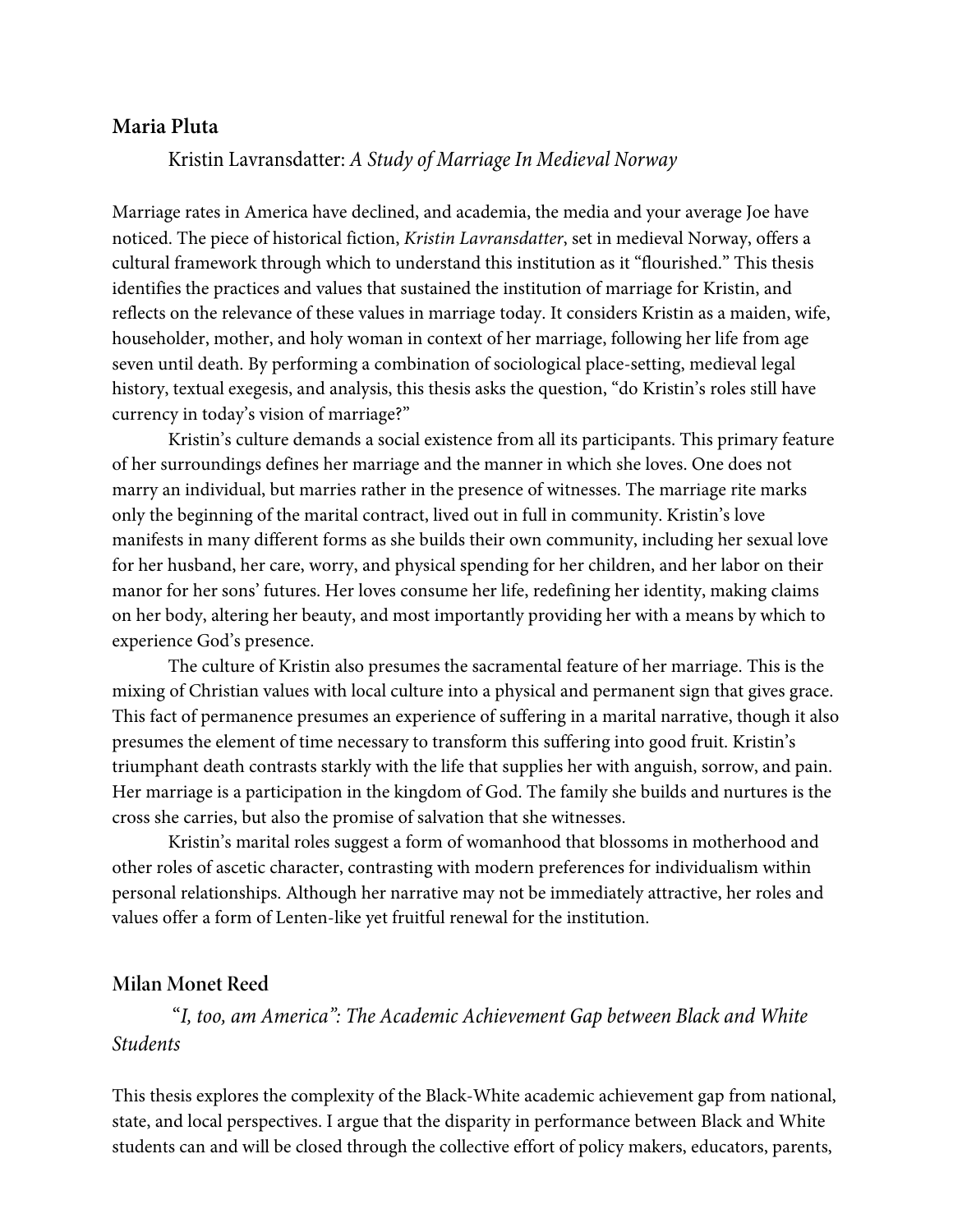community members, and students. The academic success of all children is the responsibility of everyone.

The achievement gap is a systemic issue. It exists before students enter formal schooling and is apparent through each grade level. The implementations of *Brown v. Board of Education*, Elementary and Secondary Education Act, and No Child Left Behind from a national standpoint have tried to eliminate the achievement gap. This legislation has attempted to rectify the years of discrimination and social inequities forced on the Black Community, but taken together, it has yielded few meaningful results. Examining the achievement gap from a national standpoint I argue that there is a disconnection between the policy makers and educators in the classroom. The United States has given billions of dollars in funding to increase the academic success of its students, but the policies made at the top do not necessarily resolve the problems in the classroom.

The state of New Jersey's efforts to close the achievement gap have shown that large amounts of funding do not, on their own, guarantee higher achievement. School districts must use the funding effectively and set clear academic goals for its educators and students. This efficient usage of funding was demonstrated by the *Abbott v. Burke* ruling in 1985. The *Abbott*  decision led to an increase in school aid to urban and predominately low-income school districts throughout New Jersey. New education entities, known as the Abbott districts attacked the achievement gap in its early stages by requiring all students to learn how to read by the age of nine. This academic goal produced significant improvements in the educational attainment of minority and low-income students across the state.

In an analysis of the Essex County Public School District, I found that the achievement gap does not exclusively depend on the financial background or residence of a student. The gap is also present in suburban districts. Hence, there are other factors that influence the gap, including stereotypes of racial inferiority, lack of confidence in one's academic abilities, issues of disengagement in the classroom, and failures in the structural elements of education institutions. The elimination of these factors is a vital part to the closure of the achievement gap.

Finally, in attempting to close the academic achievement gap it is important to examine policies and initiatives that have worked for other schools. How can these successful polices be implemented in other school districts? Clearly, the achievement gap will not end overnight. But I argue that the gap can and will be closed through collaborative effort and through the determination to achieve the desperately needed improvements in today's schools. The most important aspect is to not lose hope.

### **Anna Sosdian**

*Conscientious Capitalism: The Struggle to Balance Profits and Ethics in Corporate Social Responsibility*

An investigation of corporate social responsibility is fundamentally motivated by questions about business' role in society. How can business be connected to ethical concerns of how to "do good?"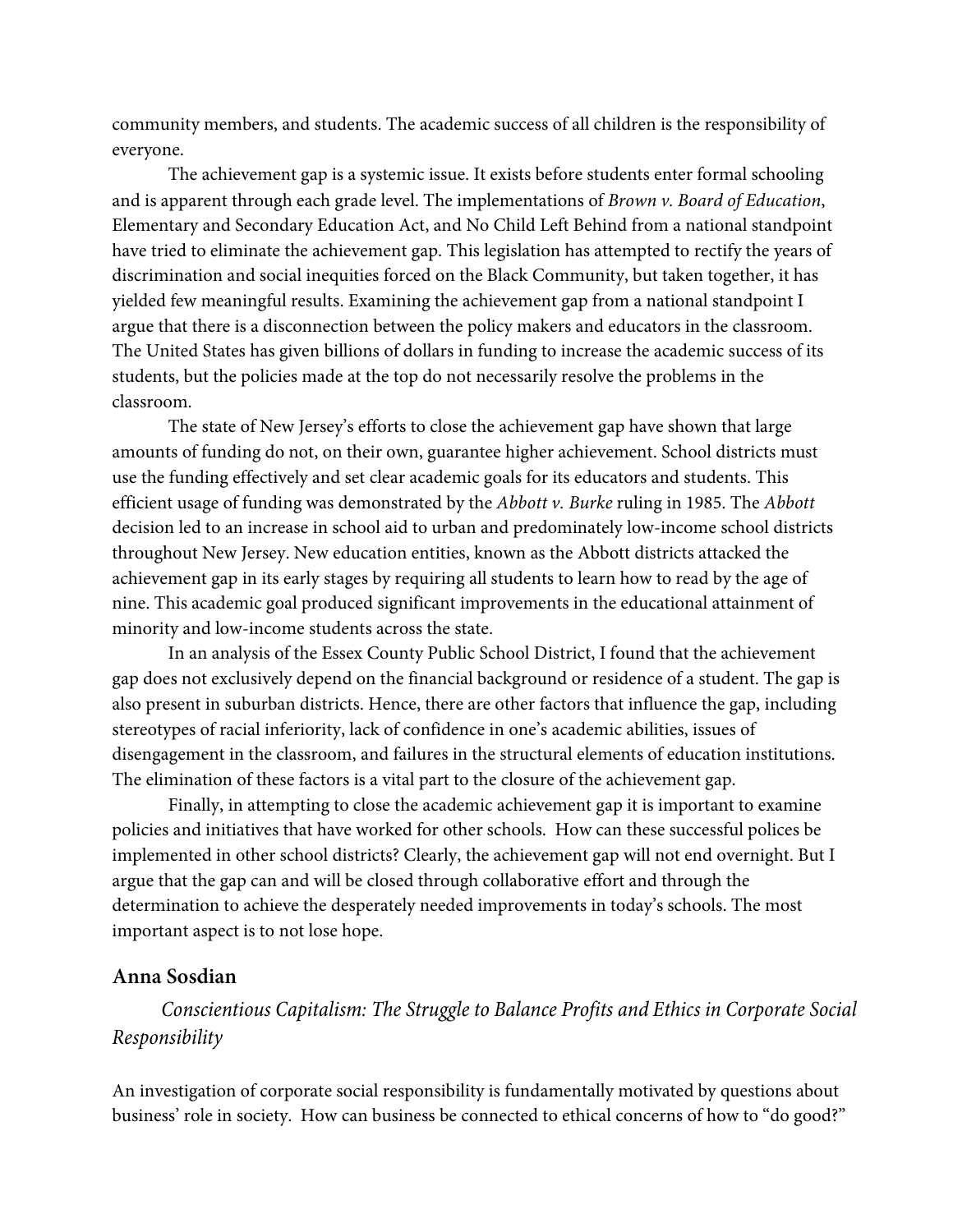Do companies create societal benefit by maximizing profits, or is there more to take into consideration? Is the expectation that business benefit society legitimate to begin with?

In the classical capitalist model, companies exist to pursue profits. This is based on the concept of Adam Smith's "invisible hand," in which a company may act in its own self-interest and simultaneously benefit society. Those benefits are typically conceived as the products that companies provide to consumers and the improving stock portfolios they give to investors. Yet debate has been growing in recent years as to whether this is enough. At the same time, more companies are finding that transparency, working toward a purpose other than profit, and "responsible" business practices do make them more money. Many companies are reorganizing their businesses to recognize the fact that emotional connections to consumers, investors, and employees foster loyalty to their brand. Because of the positive economic impact of corporate social responsibility (CSR), movement toward "green," "sustainable," and "social" companies is increasing.

This thesis explores two case studies that provide very different examples of how to approach CSR. First, Coca-Cola is at the forefront of the corporate social responsibility field as one of the largest multinational corporations and most visible global brands. Coca-Cola strategically selects its CSR initiatives to reflect its strengths as a company and potential payoff for the company. Although Coca-Cola is a leader in CSR, its justification for participation is still quite basic. The company focuses on the instrumental importance of CSR. Most initiatives are a conceived as a way to build Coca-Cola's brand and image. Little room is given to normative considerations of Coca-Cola's moral duty as one of the largest corporations in the world today. The company does express a value-based mission, but values are ultimately subservient to profit.

Patagonia provides an example of how a smaller, privately owned company may go about corporate social responsibility. Patagonia focuses solely on the environment in its CSR. In fact, its environmental mission is conceptually stronger than its business mission. While profits are essential to the continuation of any company, they are de-emphasized at Patagonia. As Board member Jerry Mander has said, "Without giving its achievement primacy, we seek to profit on our activities. However, growth and expansion are values not basic to this corporation." Profit is considered a means to an end, rather than an end in itself.

CSR is one way that companies can prove their value by demonstrating that they have a net positive impact on the world. This is a departure from neoliberal logic that places intrinsic value on markets, competition, and business activity. Most companies have realized the need to engage in a new kind of logic; a logic born out of increased visibility, global communication, and cynicism of multinational corporations. This new mindset accepts the notion that business must play an active role in society, not only in terms of pursuing profit, but also in making targeted societal and environmental contributions.

Corporate social responsibility is a growing field in which companies must now engage. For many, CSR is just another way to dress up standard profit-oriented business practice. But as the trend develops and as ethical considerations become more prominent in business rhetoric and consumer expectations, more companies may rethink their responsibilities to society. Many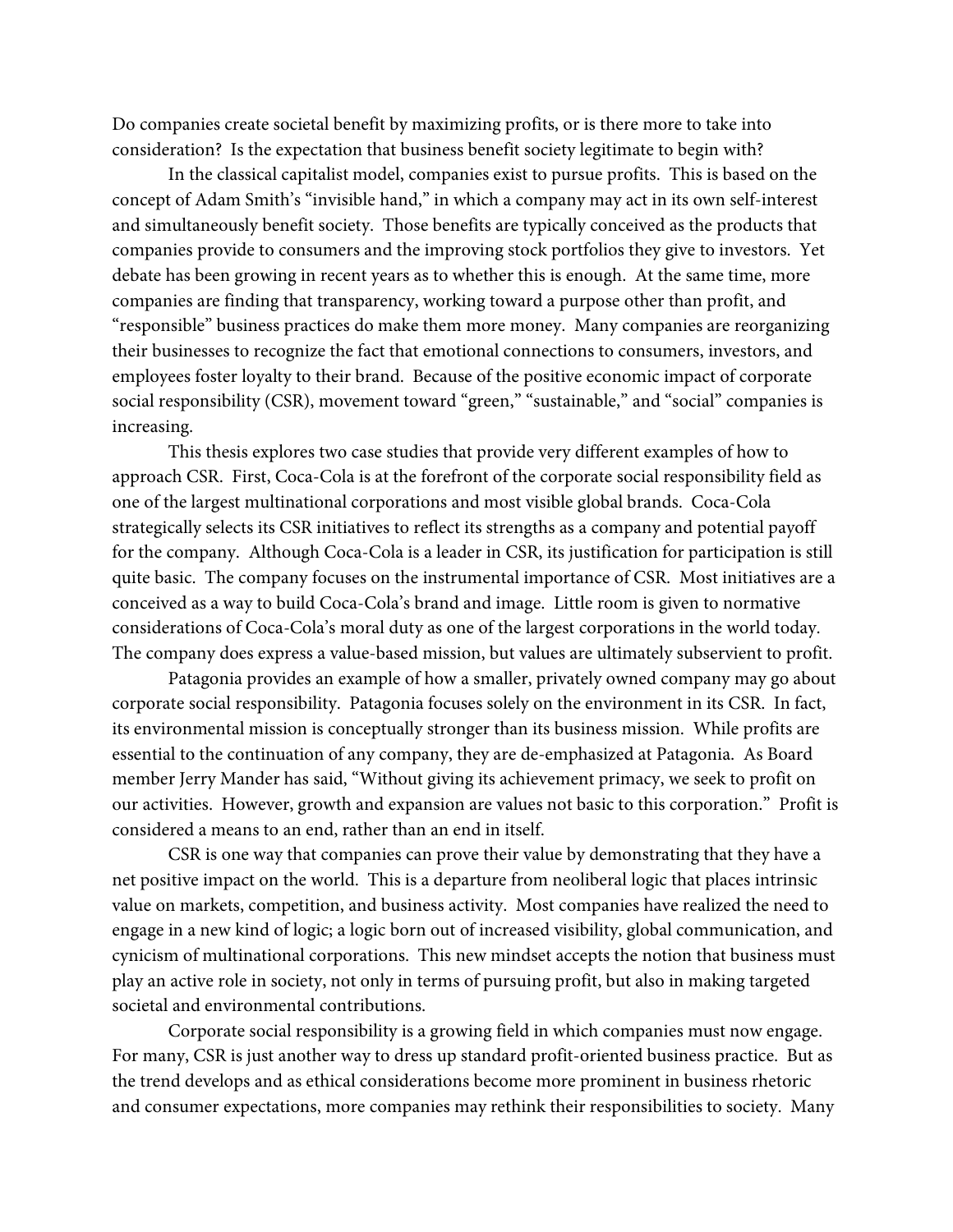have already done so. Corporate social responsibility does not represent any radical rethinking of business' role in society, but it does indicate that profits alone are no longer enough.

### **Ann Marshall Thomas**

*Development in the Name of Christ: Examining the Mennonite Central Committee's Work in Bangladesh* 

Christian missionary groups are notorious in the global development world for evangelizing to the people they aim to help. Like other types of development organizations, their work is often associated with colonialism, imperialism, and western hegemony. All types development organizations should use caution as they proceed in foreign nations, but this thesis explores whether Christian organizations warrant special consideration.

In 2009, I traveled to Mymensingh, Bangladesh with a classmate to study a collaborative project between the Mennonite Central Committee (MCC) and a small, locally based sex workers' rights organization called Shourav. MCC had just begun the Alternative Employment Program, through which it provides job training for Mymensingh women who wish to leave the sex trade. During interviews with American MCC workers, more than one person told us that being obedient to God's will was more important than the concrete "success" of their programs. Despite these troubling declarations, I began to question some of my negative beliefs about religious aid because of the positive attitudes expressed by the Bangladeshi people who worked with MCC and received their aid.

MCC was founded to provide relief to Mennonites stranded in Russia during the 1920s. Today it considers itself both a relief organization and a development organization that operates on a global scale. MCC's activities range from HIV/AIDS education campaigns to infrastructure improvement to job creation programs. MCC is widely respected by both religious and nonreligious development workers.

There is a wealth of information about the history and goals of MCC written by the organization's founders, but we should not overlook the perspectives of those who receive MCC's aid. Bangladeshi culture is rich and multi-faceted, with populations ranging from educated elites to religious fanatics to rural farmers trying to make ends meet. For the purposes of MCC's collaboration with sex workers in Bangladesh, I have examined some of the history of and social circumstances surrounding sex work in the Mymensingh region.

In order to simplify the discussion about Christian missionary groups, I have divided them into two ideal type categories: conversion-focused mission and development-focused mission. Conversion-focused mission groups are concerned primarily with saving souls and spreading the word of God while development-focused mission groups attempt to alleviate poverty and suffering through sustainable projects designed to improve the lives of aid recipients. I argue that MCC shares many characteristics with development-focused missions.

I think there are four criteria we can use to determine whether a Christian mission group can be considered a development-focused group. They are 1) What is the organization's policy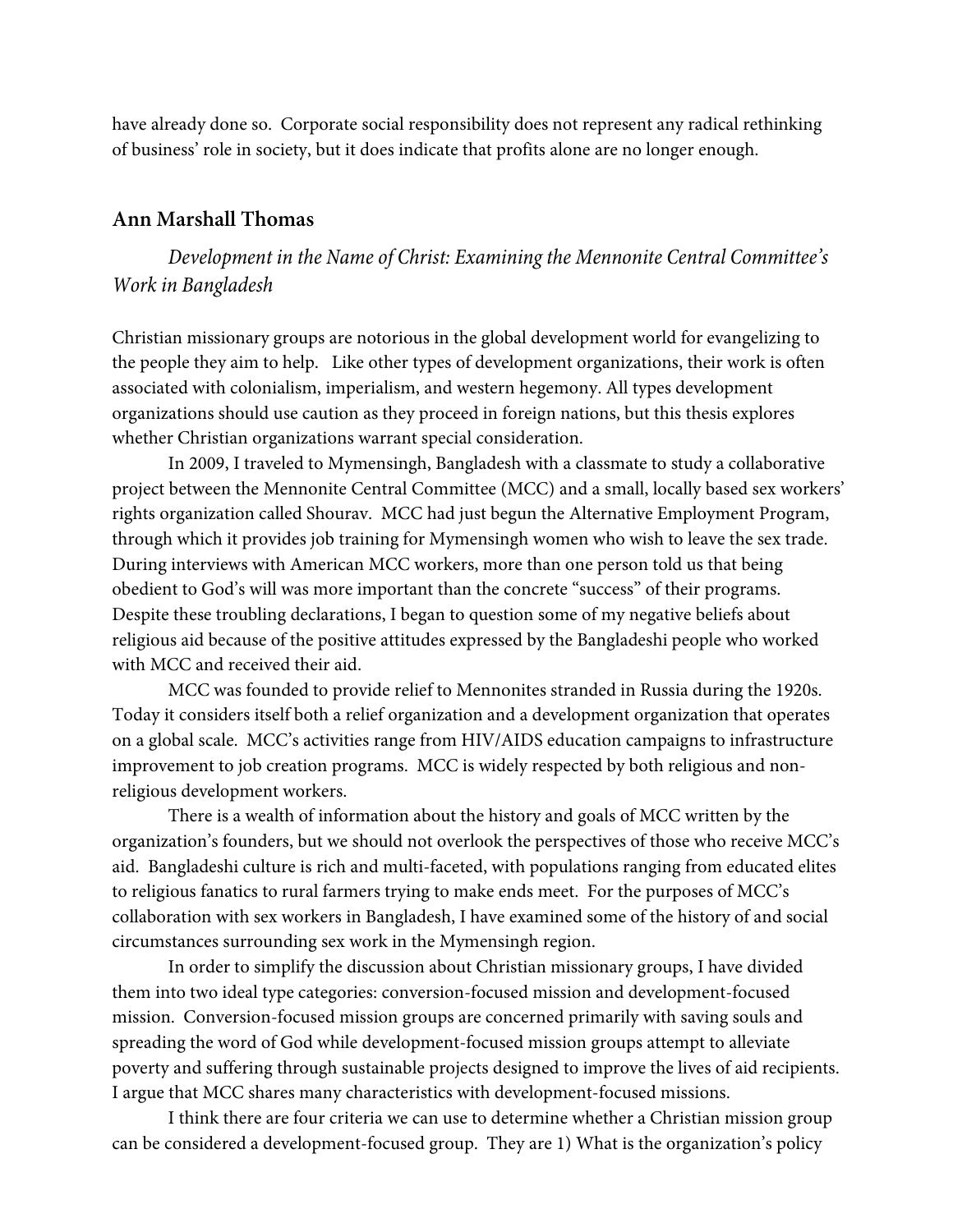about evangelizing? 2) What are the group's criteria for selecting employees and volunteers? 3) How does the group decide which population to target for aid work? 4) Where does the group stand on tough policy issues that may conflict with religious teachings? I believe these criteria are useful tools in thinking about Christian missionary work and that they can be extended to nonreligious aid groups as well.

### **Jeffrey T. Webb**

*Fragments of a MacIntyrean Liberalism*

In this thesis, I examine the relationship of Alasdair MacIntyre's critique of modern moral philosophy to the philosophical tradition of political liberalism. To do so, I first explicate MacIntyre's arguments over the course of his career, concentrating on his seminal work, *After Virtue*. I then argue that MacIntyre's arguments deserve to be taken seriously because most current forms of liberalism rest on universalist and ahistorical arguments that ultimately are insufficient as the basis for a political tradition. Instead, I argue that the salience of MacIntyre's attacks (hyperbolic as they are) give us reason to consider whether we might be able to accommodate them while retaining the undeniable benefits of liberalism.

I attempt to construct just such a type of liberalism that, using as a model MacIntyre's own theory of a moral tradition. In formulating this conception, which I call (without much creativity) liberalism-as-a-tradition, I must consider what a teleological, character-rather-thanrules driven liberalism can be, including the specification of its cardinal virtues and the philosophical underpinnings of such a conception within the body of liberal theorists past. I argue that not only is the construction of liberalism-as-a-tradition a theoretical possibility, but it is superior in many ways to the types of traditions MacIntyre himself lauded, even by MacIntyre's own standards of what constitutes a good tradition. In particular, I argue that liberalism's value on political involvement and the development of independent practical reason give liberalism-as-a-tradition the opportunity for dynamic growth where other traditions have failed.

Finally, I turn from the purely theoretical to the still-theoretical-but-slightly-less-so task of examining what kinds of political institutions best support the fledgling tradition that I have just constructed. In so doing, I choose two models. First, I analyze the Greek city-state, or polis, one of the models MacIntyre himself believed was particularly conducive to human flourishing, and I conclude that, while the size and localism of the polis is particularly suited to liberalism-asa-tradition, the militarism and xenophobia of Greek culture make the polis an unsavory model for any kind of liberalism. The second model I examine is one that retains the localism of the polis but exists in modernity—the contemporary university. I argue that, while there are significant logistical differences between a self-sufficient polity and the university, it nevertheless provides us with a useful model, if only a general one.

Three general and tentative conclusions are proposed: (1) it is possible to construct a liberalism that eschews universalism, draws from a deep and broad body of liberal thinkers, and adheres to MacIntyrean standards of a tradition, (2) that such a conception avoids both the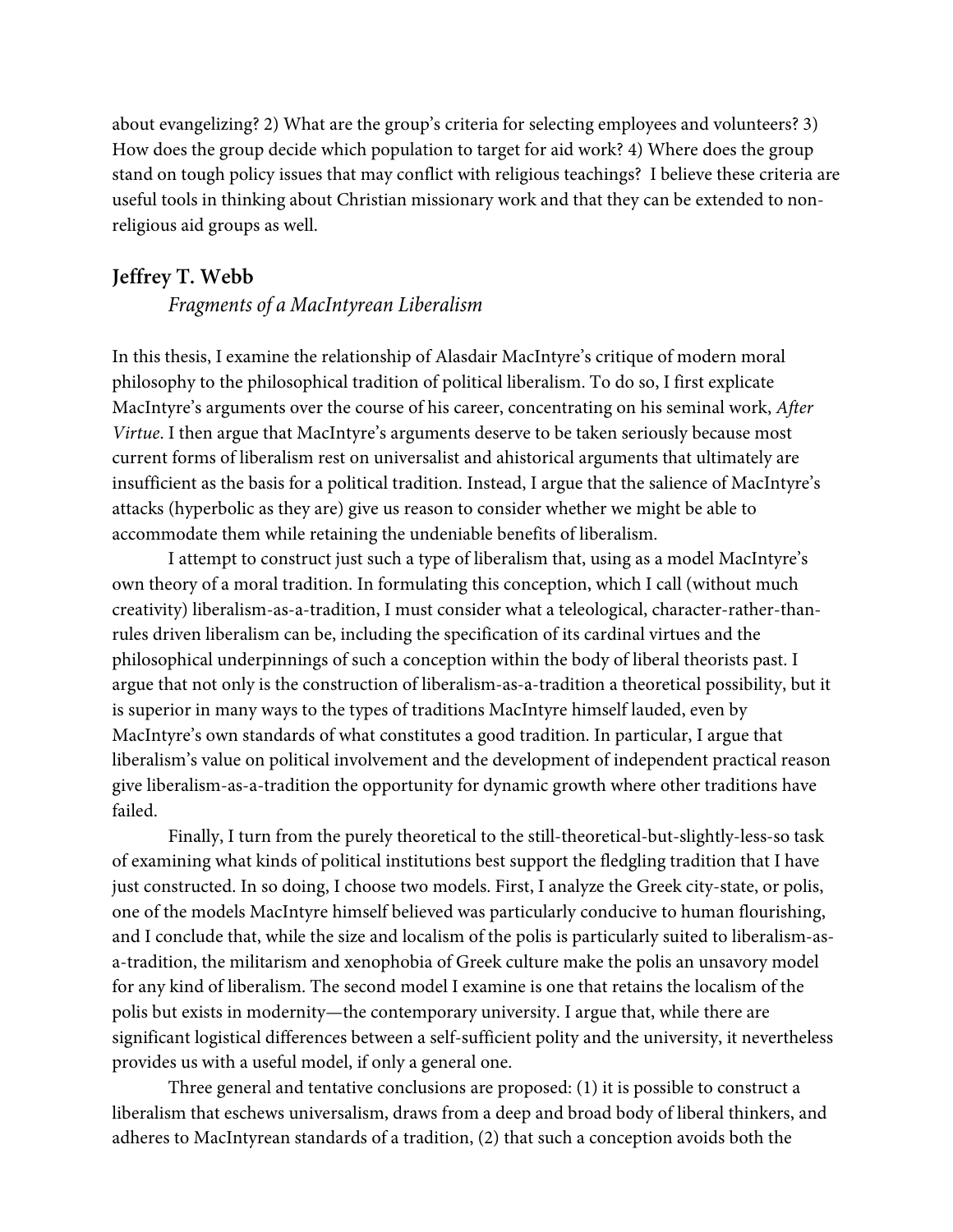theoretical problem of the not-actually-neutral state, and the oppressive tendencies of MacIntyrean traditions past, and (3) that a character-driven liberalism mitigates, at least in part, the shrill tone and emotivist tint of modern moral discourse.

### **Andrew Chando Yu**

*The Origins of Extraordinary Acts: The Condition of Agency and Its Paradoxical Heritage*

In this thesis I argue that what motivates individuals to act extraordinarily above all else is their sense of agency—their control and capacity to act in the world. I suggest that as an individual's sense of agency increases, so does the probability of the actualization of the belief that he or she can create a change or perform an extraordinary act in the world. At the same time, I acknowledge that opposing forces such as determinism and luck cannot be discounted because there is evidence of them in our everyday lives. Although attempts to understand the paradox that agency coexists with determinism and luck are usually set aside (because of the tension and discomfort the paradox causes), I argue that, nevertheless, the individual who profoundly understands, accepts, and moves forward with this paradox is likely to act extraordinarily.

The question at the center of this thesis—what motivates people to act extraordinarily? cannot be answered *a priori*, but to argue for my hypothesis I first acknowledge the problem of exceptionality: the act of judging whether an act is, in fact, extraordinary is inevitably subjective. This inevitable subjectivity notwithstanding, I believe that agreeing that *some* acts are extraordinary is something that we simply *do*. The theological, classical, and Kantian traditions provide their own arguments for how appropriately to judge an act as extraordinary, but nevertheless I argue that as humans we simply look at certain acts and judge them as such. Thus to make the question more manageable, I narrow the definition of an extraordinary act to *'an exceptional response against a seemingly overwhelming human evil.'* To lay the groundwork to analyze my hypothesis, I also suggest that a sense of agency can be learned through nurture, or what Fisher and Ravizza call "moral education." Though agency lies at the heart of extraordinary acts, it certainly isn't the only factor motivating individuals to act. I suggest that, in addition, the conditions of empathy and concern for humanity, as well as the ability to identify a human evil, are also necessary factors.

I analyze the three doctrines of determinism, luck, and agency to find what kinds of characteristics an individual would have by abiding by each of these. Individuals who follow the doctrines of determinism and luck are more likely to view themselves as under some control, and thus feel less responsible for acting against a human evil. Determinism and luck seem to suggest that there are other forces at play in deciding our actions; such beliefs deter individuals from taking the personal initiative to act against injustice. This is my main hypothesis. And yet, humans are not free from the forces of determinism and luck, which in many ways govern our lives to an extent that we may not even be aware of. Thus we seem to face an inescapable paradox: the existence of all these forces together seems to be contradictory. But this suggests a secondary hypothesis: perhaps an understanding and acceptance of this paradox of determinism and